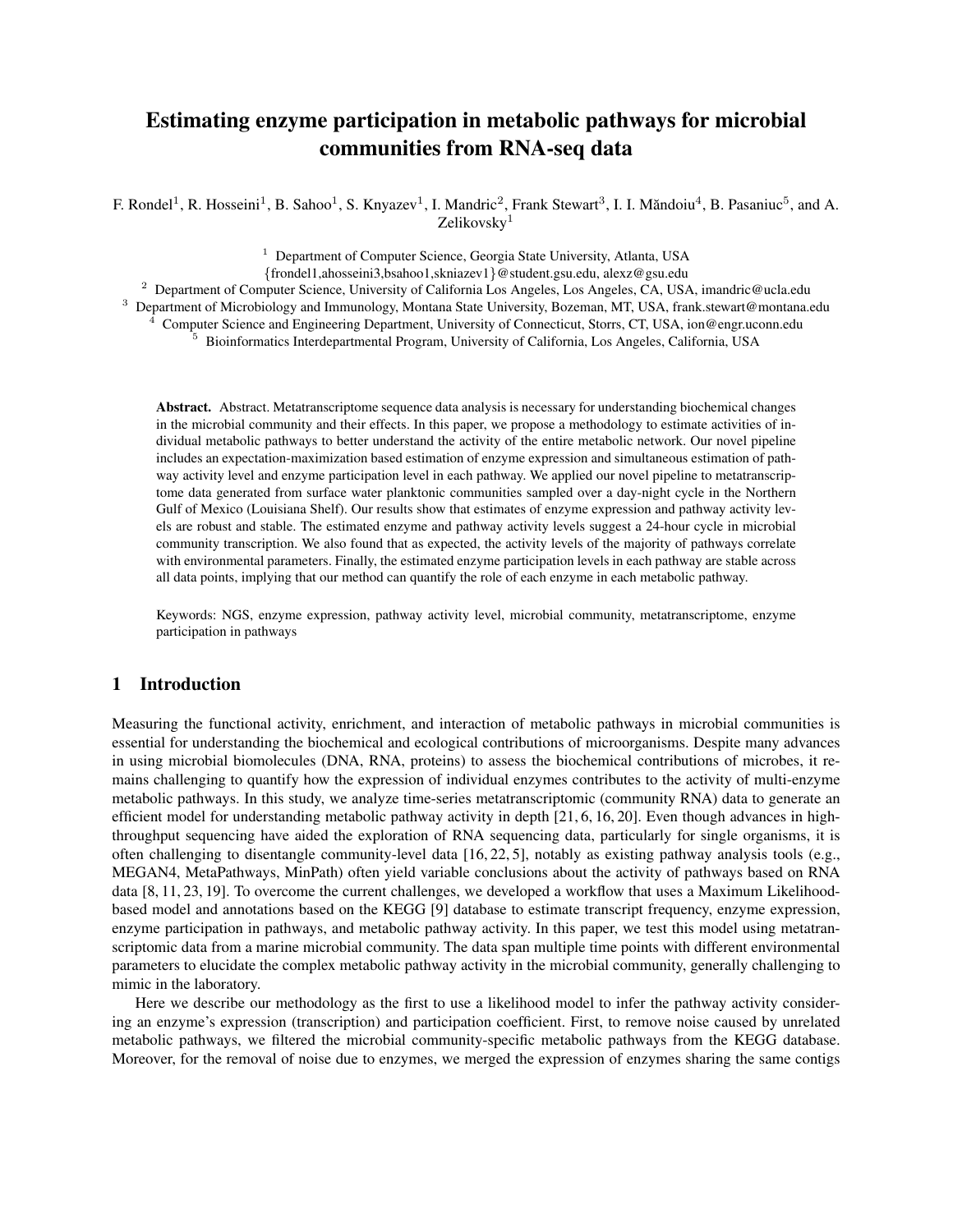and having sequence homologs. We implemented a novel Expectation-Maximization algorithm to estimate the enzyme participation level in each pathway and then used these estimations for more accurate predictions of pathway activity. We validated our results by multiple and marginal linear regression between estimated metabolic pathway activity and environmental parameters. We measured the correlation to understand the enzyme and pathway activity for four different time points and at two depths from the sea surface during a 24-hours diel cycle (three days, 2 24 hour cycles). Our metabolic pathway analysis method, using an advanced Expectation-Maximization algorithm, more accurately estimates the metabolic pathway activity levels from metatranscriptomic data. Our contributions include the following:

- An EM-based algorithm for estimating enzyme expression based NGS read data including grouping homologous enzymes sharing the same contigs
- A novel EM based algorithm for estimating metabolic pathway activity levels using estimation of enzyme participation level in each pathway.
- PubMed-referenced literature-based noise elimination method for extracting the microbial community-specific metabolic pathways
- Validation of enzymes expression and pathways activity using their correlation with the environmental parameters.
- Validation of the enzyme and pathway activity correlation with four different time points and two depths from the sea surface

The rest of the paper is organized as follows. In the next section we describe the pipeline of our software framework and several EM-based algorithms for estimating enzyme expression and metabolic pathway activity in microbial communities. Then we describe our datasets including sequencing data, and extraction of metabolic enzymes and pathways. The next section describes our results of the statistical validation of the proposed pipeline.

### 2 Methods

We first describe the pipeline containing the previous version of our software and an alternative flow with three new EM algorithms. Then each of these three new EMs are described separately and the global loop for pathway activity level estimation concludes description of our software.

### 2.1 Pipeline for estimating pathway activity levels

In this section, we describe the procedure of inferring metabolic pathway activity levels from RNA-Seq data for microbiome communities. We also apply differential pathway activity level analysis similar to the non-parametric statistical approach described in [1] which was successfully applied for gene differential expression.

This paper proposes to enhance the pipeline proposed in [13] (see Fig 1) with the inference of enzyme expressions and enzyme participation levels in metabolic pathway repeatedly applying the maximum likelihood model. These models are resolved using the Expectation-Maximization (EM) algorithm. The proposed inferences are highlighted in red (see Fig. 1). The first step is to estimate the abundances of the assembled contigs. The abundances can be inferred by any RNA-seq quantification tool, but we suggest using IsoEM [14] since it is sufficiently fast to handle Illumina Hiseq data and more accurate than Kallisto [2]. We propose to estimate the enzyme expressions based on contig abundances and mapping of contigs onto enzymes (EM for enzyme expression in Fig. 1). The EM for pathway activity levels is based on inferred enzyme expressions and metabolic pathway annotation. Each enzyme is initially assigned a participation level of  $1/|w|$ , where  $|w|$  is the total amount of enzymes in the pathway w. The *Global loop for pathway activity* updates the enzyme participation level by fitting expected enzyme expressions to the expressions estimated by *EM for enzyme expression*.

#### 2.2 EM for enzyme expression estimation

In the microbial community, a single contig can participate in multiple proteins and therefore multiple enzymes. Therefore we need to estimate probability for each contig to be part of each relevant enzyme and use maximum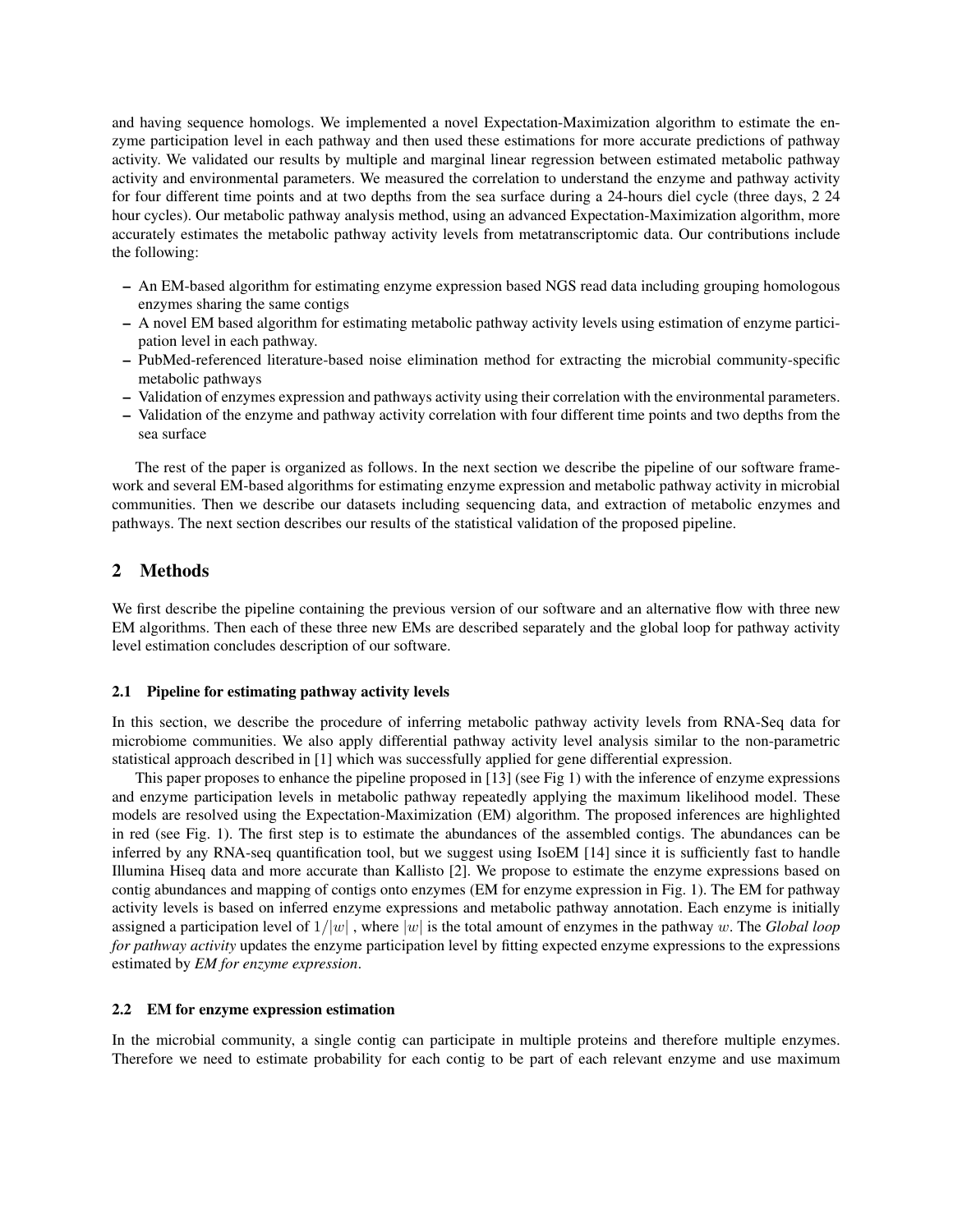

Fig. 1: Pipeline of metabolic pathway analysis for a microbial community sample. The metatranscriptomic data obtained from microbial community samples are sequenced, and raw reads are assembled into contigs. The genes containing obtained contigs are further mapped into the enzyme-pathway database. Contig frequencies are obtained using IsoEM2 [14]. Instead of estimating pathway activity levels using direct EM [12], we propose to first estimate enzyme expression. Then the pathway activity level and enzyme participation coefficients are estimated in a single EM feedback loop.

likelihood (ML) model to estimate enzyme expression. This ML model allows to estimate enzyme expression using the EM algorithm.

Let T be a random variable with values from the set of observed contigs, and let  $E$  be a random variable whose values belong to the set of relevant metabolic enzymes from the KEGG database. The probability of observing a contig t is given by the following formula:  $P(T = t) = \sum_{w \in W} f_w P(T = t | E = e)$ , where  $f_e$  stands for the expression of the relevant metabolic enzyme e. Thus, in our model we adopt the following likelihood function:

$$
L(f_e) = \prod_{t \in T} \left( \sum_{e \in E} f_e \ P(T = t \mid E = e) \right)^{a_t}
$$

where  $a_t$  denotes the abundance of t estimated by IsoEM2. The corresponding log-likelihood is

$$
l(f_e) = \sum_{t \in T} a_t \log \left( \sum_{w \in W} f_e P(T = t | E = e) \right)
$$

The probability of assigning the assembled contig  $t$  to a enzyme  $e$  is proportional to the normalized bit-score of such alignment. It is computed according to the following formula.

$$
P(T = t|E = e) = p_{te} = \frac{b_{te}}{\sum_{t' \in e} b_{t'e}}
$$

where  $b_{te}$  is the best bit-score obtained from the alignment of t to the protein that have a function of the enzyme e.

The details of the EM for enzyme expression are as follows. We initialize estimates for each enzyme with a random number  $f_e \in [0, 1]$ ,  $e \in E$ . Then, we iterate the following two steps until a convergence criteria is satisfied: **The E-step.** We first compute the expected number of reads  $n_e$  emitted by each enzyme e through the following formula:

$$
n_e = \sum_{t \in T} a_t \cdot \frac{p_{te} f_e}{\sum_{e' \in E} p_{te'} f_{e'}}
$$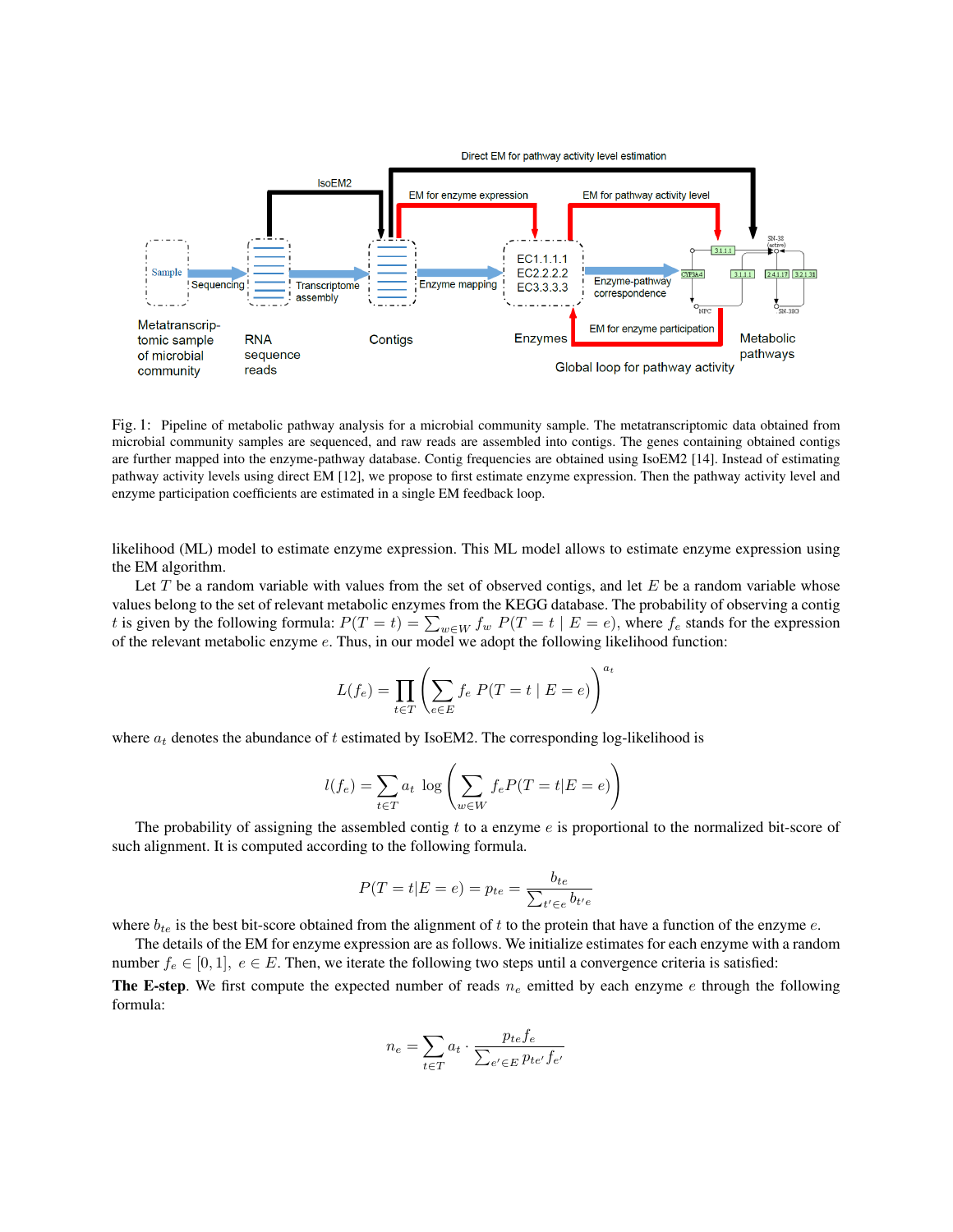The M-step. The new estimates are provided based on a standard normalization step:

$$
f_e^{new} = \frac{n_e}{\sum_{e' \in E} n_{e'}}
$$

The algorithm halts when the change in estimates between iterations is small enough:  $||f_E^{new} - f_E|| \le \epsilon$ , where  $\epsilon \ll 1$ 

#### 2.3 EM for Estimation of pathway activity level

Here, we apply the EM algorithm for estimating pathway activity levels  $f_W = \{f_w | w \in W\}$  based on frequencies of enzymes  $f_E = \{f_e | e \in E\}$ . Following [12] we use the uniform probability distribution over the set of enzymes/enzyme groups participating in each pathway. We count an enzyme in a pathway only if this enzyme/enzyme group has a non-zero frequency. This means the following:

$$
P(E = e|W = w) = p_{ew} = \begin{cases} \frac{1}{|w|}, & \text{if } e \in w \\ 0, & \text{otherwise} \end{cases}
$$
 (1)

We initialize each of the abundance estimates for each pathway with a random number  $f_{w_j} = f_j \in [0,1], w_j \in W$ . Then, we iterate the following two steps until a convergence criteria is satisfied:

The E-step. Compute the expected amount of enzymes  $n_w$  emitted by each pathway w through the following formula:

$$
n_w = \sum_{e \in E} f_e \cdot \frac{p_{ew} f_w}{\sum_{w' \in W} p_{ew'} f_{w'}}
$$

The M-step. The new estimates are provided based on a standard normalization step:

$$
f_w^{new} = \frac{n_w}{\sum_{w' \in W} n_{w'}}
$$

The algorithm halts when the change in estimates between iterations is small enough:  $||f_{W}^{new} - f_{W}|| \le \epsilon$ , where  $\epsilon \ll 1$ .

#### 2.4 Global loop for pathway activity level estimation

The initial estimate (1) of the participation level of enzyme  $e$  in the pathway w can be very far from reality. More accurate estimates of the enzyme participation levels can lead to more accurate estimates for the pathway activity levels. The algorithm below estimates pathway activity levels Steps (1-3) and then checks how well the the computed activities  $f_w$ 's fit the enzyme expressions (step (4)). If the fit is not good enough, then EM-based algorithm is applied to update the enzyme participation levels  $p_{ew}$ 's (Steps (5-6)) and then  $f_w$ 's are recomputed according to updated  $p_{ew}$ 's in Step (3).

- 1. Find expression  $f(e)$  of each enzyme e running EM from Section 2.2.
- 2. According to (1), initialize  $p_{ew} = \frac{1}{|w|}$  for  $e \in w$  and  $p_{ew} = 0$ , otherwise.
- 3. Find activity levels  $f_w$  for each pathway  $w \in W$  running EM from Section 2.3.
- 4. Find expected frequency of each enzyme e according to formula  $f_e^{exp} = \sum_{w \in W} p_{ew} f_w$  If expected and observed enzymes frequencies are close to each other:  $||f_{e\in E}^{exp} - f_{e\in E}|| = \sum_{e\in E} (\overline{f_e^{exp} - f_e})^2 < \epsilon \ll 1$ , then exit, i.e. go to step 7.
- 5. Find better fitted  $p'_{ew}$ 's by using the following EM algorithm: **The E-step**. Compute expected  $p_{ew}^{exp}$ 's that will make  $f_e = f_e^{exp}$  for each  $e \in E, w \in W$ ,

$$
p_{ew}^{exp} = p_{ew} \times \frac{f_e}{f_e^{exp}}
$$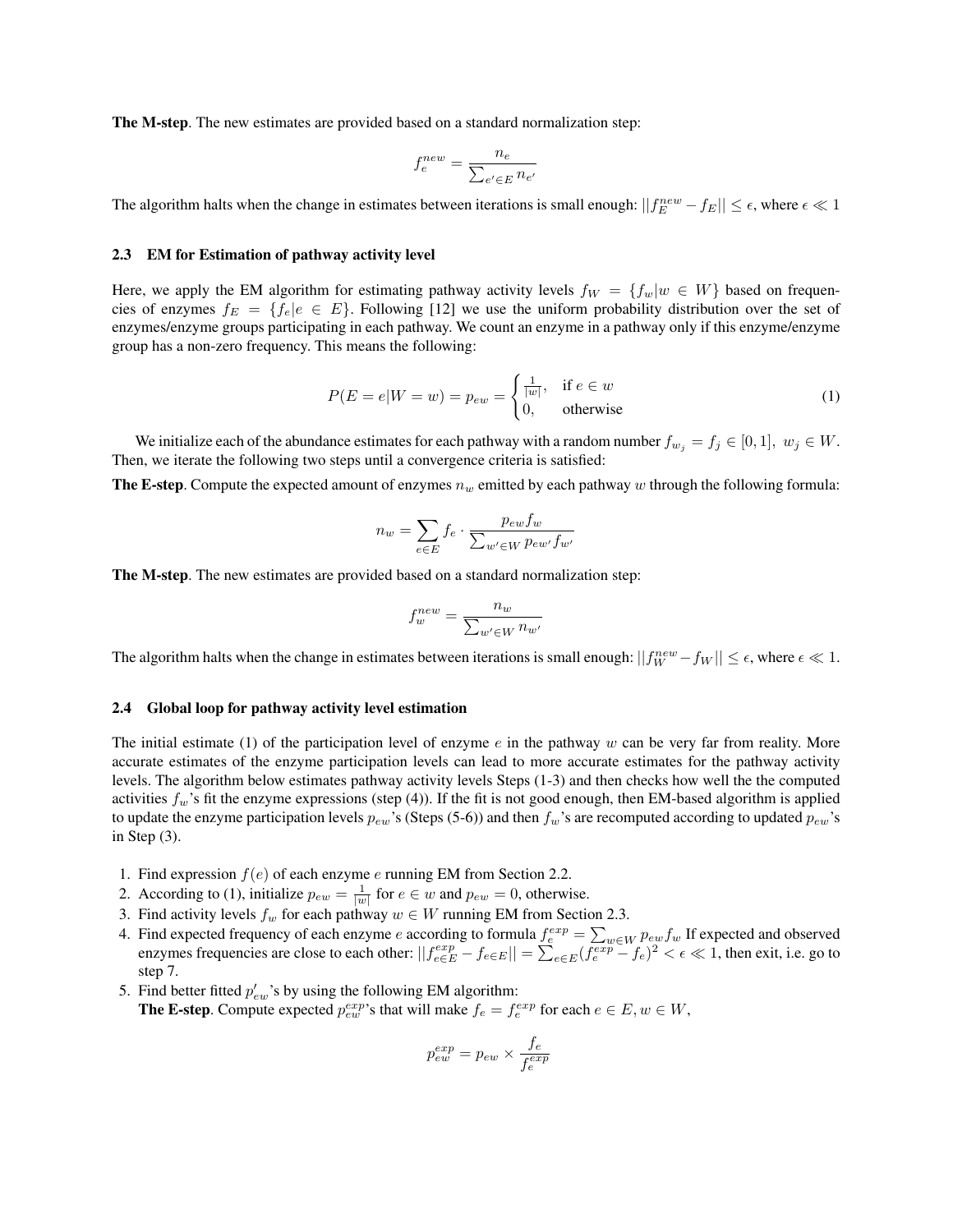**The M-step.** Provide the new estimates by normalization for each  $e \in E, w \in W$ ,

$$
p_{ew}^{new} = \frac{p_{ew}^{exp}}{\sum_{e \in E}{p_{ew}^{exp}}}
$$

The algorithm halts when the change in estimates between iterations is small enough:

- $||p^{new} p|| = \sum_{e \in E, w \in W} (p_{ew}^{new} p_{ew})^2 \le \epsilon \ll 1$
- 6. For each  $e \in E, w \in W$ , update  $p_{ew} \leftarrow p'_{ew}$  and go to step 3
- 7. Output  $\{f_w | w \in W\}$  and  $\{p_{ew} | e \in E, w \in W\}$

### 3 Datasets

Samples. The study uses metatranscriptome data from 26 samples (see Table 1) collected from surface water (depths of 2 and 18 m) on the Louisiana Shelf in the Gulf of Mexico. These samples were collected via Niskin water at the same site (28.867N -90.476W) over a 3-day period in July 2015. Furthermore, six environmental parameters - including PAR (photosynthetic active radiation) and seawater dissolved oxygen concentration, density, salinity, temperature, and chlorophyll concentration - were measured for each sample. One liter of seawater was pumped onto a 0.22 um Sterivex filter. Filtered biomass was then preserved using 1.8 ml of RNA-later and flash frozen. Filters were stored at -80 C until RNA extraction. RNA was extracted via the mirVana<sup>TM</sup> Total RNA Isolation kit, with residual DNA removed via DNase treatment. RNA samples were then sequenced via the Illumina HiSeq 2500 1TB sequencing protocol following cDNA preparation at the Department of Energy Joint Genome Institute (DOE-JGI). All datasets are publicly available through the JGI Genomes Online (GOLD) database via GOLD ID Gs0110190. Out of 26 samples (see Table 1) three samples (Day1, 12:00, 18m; Day 2, 20:00, 2m; Day 3, 08:00, 2m) were discarded as they did not contain enough reads to assemble transcripts for our pipeline

| <b>Samples</b> |       |              |              |              |              |       |  |  |  |  |
|----------------|-------|--------------|--------------|--------------|--------------|-------|--|--|--|--|
| Depth          |       | 18 meters    |              | 2 meters     |              |       |  |  |  |  |
| Time \ Day     | Day 1 | Day 2        | Day 3        | Day 1        | Day 2        | Day 3 |  |  |  |  |
| 00:00          |       | $\checkmark$ | $\checkmark$ |              | $\checkmark$ |       |  |  |  |  |
| 04:00          |       | $\checkmark$ | $\checkmark$ |              | $\checkmark$ | V     |  |  |  |  |
| 08:00          |       | $\checkmark$ |              |              | √            | х     |  |  |  |  |
| 12:00          | Х     | $\checkmark$ | √            | $\checkmark$ | √            | √     |  |  |  |  |
| 16:00          | √     | $\checkmark$ |              | √            | √            |       |  |  |  |  |
| 20:00          |       |              |              |              | X            |       |  |  |  |  |

Table 1: The 26 RNA-seq samples of microbial communities drawn from the Northern Louisiana Shelf during contrasting light and dark conditions during 3 consecutive days at two depths 2m and 18m. The x's denote samples which were dropped because of very small number of reads.

Microbial-specific metabolic pathway identification The KEGG pathway database has information on all metabolic pathways that occur in the living organisms. However, the scope of the current tool is to analyse metabolic pathways in microbial communities. We extracted metabolic pathways that play a significant role in microbial communities which is confirmed by literature referenced in PUBMED. Furthermore, we remove from consideration the high-level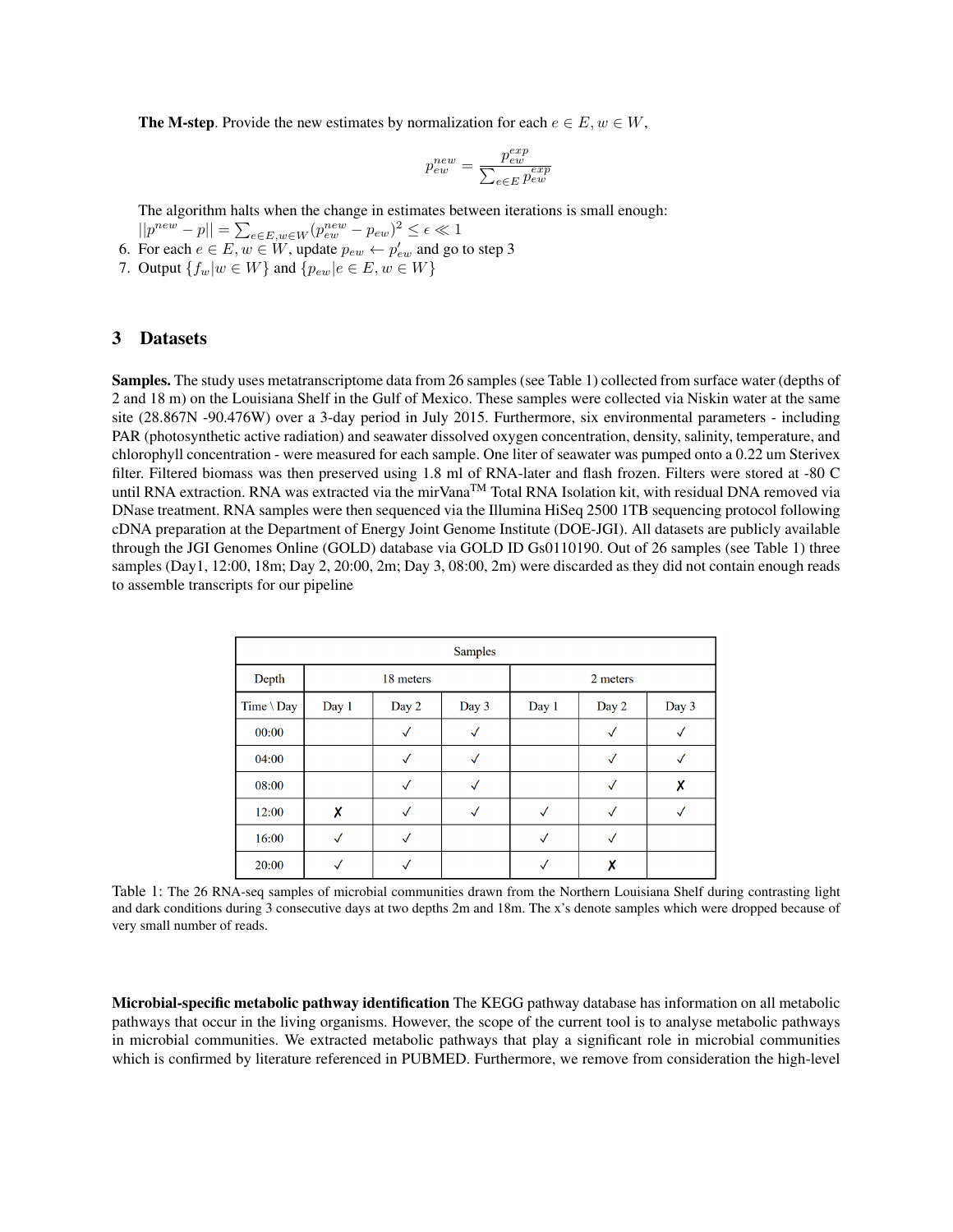metabolic pathways including ec01100, ec01110, ec01120, and ec01130. As a result, we extracted 69 microorganismrelevant pathways out of 152 metabolic pathways. The reduced number of pathways increased the efficiency and performance of the algorithm.

Metabolic enzyme dataset identification and modification We restrict ourselves to enzymes that belong to microbial metabolic pathways and remove the unlikely enzyme matches. Since the same set of contigs assembled from reads can match multiple metabolic enzymes, the EM for enzyme expression cannot differentiate between them. Therefore, we identified the enzymes sharing the same set of contigs and grouped them. For detecting such groups of enzymes, we use an essential property that the individual enzyme expression can vary across randomly initialized EM runs, while the sum of the expression of all enzymes in the group does not change. We collapsed the enzymes belonging to a single group and rerun EM to get an accurate and stable enzyme expression. After applying the above method, we obtain expressions of 1446 enzymes and enzyme groups for the metabolic pathway activity analysis.

# 4 Results

Our results consist of empirical and statistical validation of estimated enzyme expression, enzyme participation levels, and pathway activity level estimations. We first analyze the stability of enzyme participation levels and list persistently active metabolic pathways. Then we check how many enzyme expressions and pathway activities correlate with environmental parameters. Finally, we verify whether the enzyme expression and pathway activity agrees with the 24-hour cycle.

| ec00020     | D1:12 | D1:16 | D1:20 | D <sub>2</sub> :00 | D2:04 | D <sub>2</sub> :08 | D2:12  | D2:16 | D3:00 | D3:04  | D3:12 | AVE   | <b>STDEV</b>   |
|-------------|-------|-------|-------|--------------------|-------|--------------------|--------|-------|-------|--------|-------|-------|----------------|
| EC:1.2.4.1  | 12.82 | 21.68 | 20.64 | 33.71              | 35.76 | 30.38              | 21.78  | 23.71 | 32.40 | 28.07  | 21.98 | 25.72 | 6.60           |
| EC:1.2.7.1  | 0.51  | 6.18  | 15.43 | 6.69               | 4.97  | 9.32               | 13.14  | 9.61  | 7.87  | 12.95  | 2.54  | 8.11  | 4.37           |
| EC:1.2.7.3  | 13.99 | 21.46 | 20.32 | 26.74              | 28.96 | 24.87              | 21.26  | 22.22 | 27.08 | 24.44  | 26.70 | 23.46 | 4.02           |
| EC:1.8.1.4  | 7.61  | 12.92 | 11.24 | 16.94              | 16.65 | 14.39              | 12.93  | 16.92 | 19.16 | 14.03  | 22.16 | 15.00 | 3.78           |
| EC:2.3.1.12 | 12.82 | 21.68 | 20.64 | 33.71              | 35.76 | 30.38              | 21.78  | 23.71 | 32.40 | 28.07  | 21.98 | 25.72 | 6.60           |
| EC:4.1.1.32 | 12.82 | 21.68 | 20.64 | 33.71              | 35.76 | 30.38              | 21.78  | 23.71 | 32.40 | 28.07  | 21.98 | 25.72 | 6.60           |
| EC:4.1.1.49 | 14.78 | 23.66 | 23.38 | 32.19              | 36.13 | 37.34              | 26.62  | 28.41 | 35.90 | 33.66  | 25.61 | 28.88 | 6.60           |
| EC:1.1.1.37 | 18.14 | 19.76 | 26.62 | 17.90              | 18.93 | 30.78              | 20.27  | 20.43 | 22.97 | 22.13  | 44.21 | 23.83 | 7.43           |
| EC:1.1.1.41 | 72.88 | 72.85 | 70.78 | 71.20              | 68.42 | 38.66              | 45.68  | 60.11 | 62.77 | 61.29  | 27.09 | 59.25 | 14.74          |
| EC:1.1.1.42 | 19.96 | 24.06 | 22.58 | 21.52              | 23.68 | 19.95              | 22.48  | 22.32 | 22.95 | 21.92  | 42.38 | 23.98 | 5.95           |
| EC:1.1.5.4  | 0.00  | 0.00  | 0.00  | 29.35              | 0.00  | 0.00               | 0.00   | 20.53 | 0.00  | 0.00   | 0.00  | 24.94 | 4.41           |
| EC: 1.2.4.2 | 10.10 | 13.02 | 10.76 | 11.91              | 10.91 | 11.72              | 12.75  | 14.08 | 14.74 | 10.13  | 25.75 | 13.26 | 4.21           |
| EC:1.3.5.1  | 21.35 | 27.74 | 28.74 | 34.65              | 39.51 | 30.74              | 29.40  | 29.56 | 36.38 | 33.32  | 46.73 | 32.56 | $ 6.43\rangle$ |
| EC:2.3.1.61 | 10.10 | 13.02 | 10.76 | 11.91              | 10.91 | 11.72              | 12.75  | 14.08 | 14.74 | 10.13  | 25.75 | 13.26 | 4.21           |
| EC:2.3.3.1  | 86.31 | 41.26 | 66.16 | 28.14              | 39.20 | 260.41             | 208.96 | 93.27 | 70.39 | 107.86 | 96.40 | 99.85 | 68.92          |
| EC: 2.3.3.8 | 19.96 | 24.06 | 22.58 | 21.52              | 23.68 | 19.95              | 22.48  | 22.32 | 22.95 | 21.92  | 42.38 | 23.98 | 5.95           |
| EC:4.2.1.2  | 14.54 | 18.81 | 19.68 | 23.77              | 28.00 | 20.30              | 19.67  | 20.16 | 24.74 | 22.70  | 32.79 | 22.29 | 4.72           |
| EC:4.2.1.3  | 33.31 | 29.83 | 34.13 | 23.43              | 28.96 | 41.10              | 44.43  | 37.46 | 35.39 | 38.11  | 69.02 | 37.74 | 11.35          |
| EC: 6.2.1.4 | 19.96 | 24.06 | 22.58 | 21.52              | 23.68 | 19.95              | 22.48  | 22.32 | 22.95 | 21.92  | 42.38 | 23.98 | 5.95           |
| EC:6.4.1.1  | 14.54 | 18.81 | 19.68 | 23.77              | 28.00 | 20.30              | 19.67  | 20.16 | 24.74 | 22.70  | 32.79 | 22.29 | 4.72           |

Table 2: Enzyme participation levels for all enzymes across all data points for 2m depth in the metabolic pathway ec00020. Two rightmost columns are means and standard deviations of enzyme participation levels.

Enzyme Participation Levels. We estimate the participation level of each enzyme in each pathway separately for each data point. Table 2 presents the participation level of all expressed enzymes in the pathway ec00020. We can see that the participation level does not significantly change from one data point to another, i.e.. the standard deviation is significantly smaller than the mean for all enzymes. Note that if an enzyme is not expressed in a sample, then the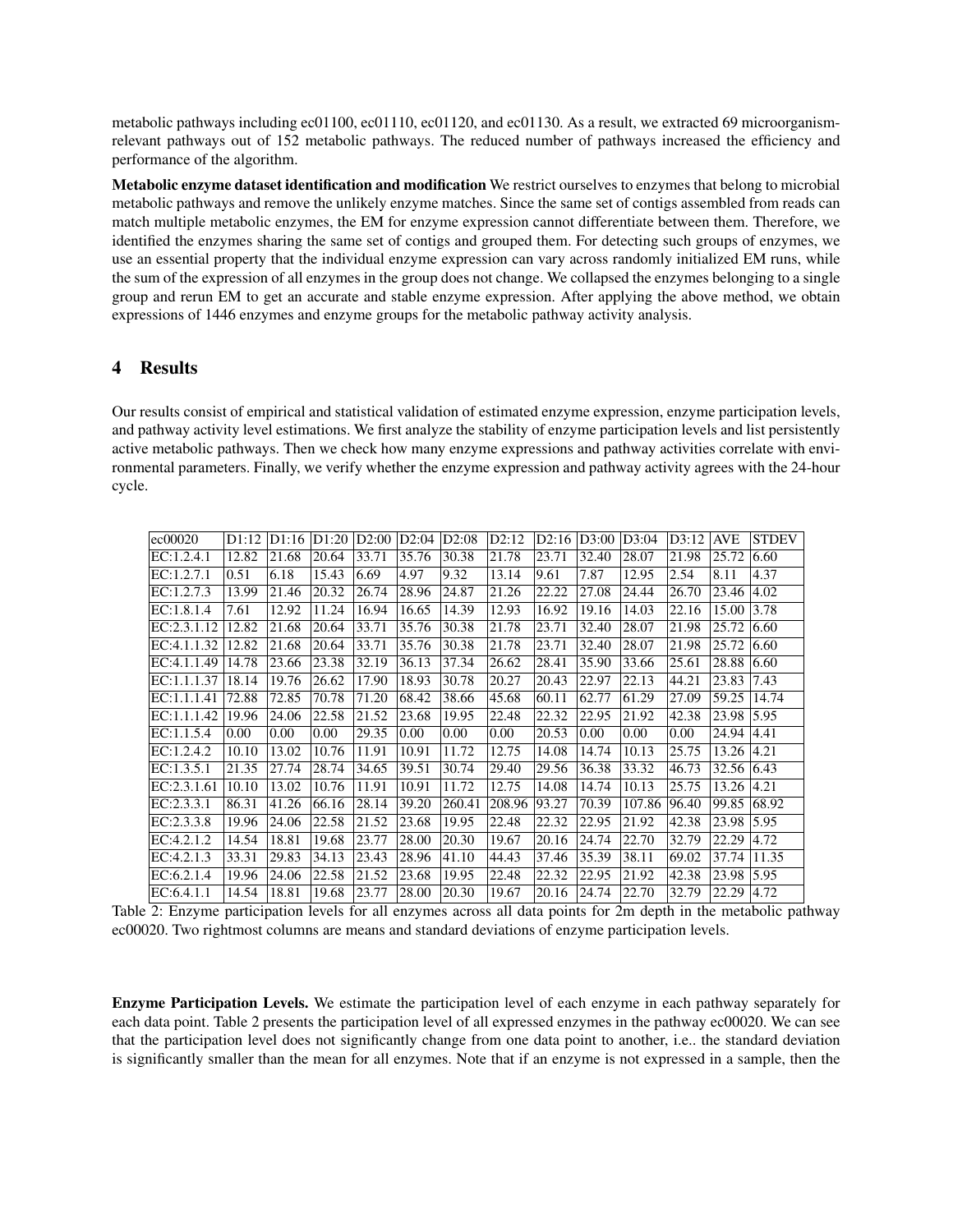participation is not defined and the participation level is reported as 0. This means that we need to take in account only data points with non-zero participation levels when computing mean and standard deviation over all data points.

Persistently Active Metabolic Pathways. Amino acids are precursors of the synthesis of many metabolites inside the cell aids in growth and other biological processes. Amino acid biosynthesis is strongly associated with carbon, nitrogen, and sulfur metabolism. As expected and consistent with the literature in the microbial community, amino acid metabolism pathways lysine, phenylalanine, tyrosine, and tryptophan biosynthesis pathways are persistently enriched across the samples and appeared among the top five in our result [3, 17, 15, 18].

Correlation with Environmental Parameters. The goal of regression-based validation is to check our hypothesis that the expression of a large number of enzymes and the activity levels of many metabolic pathways correlate with each environmental parameter. For each environmental parameter, we check whether it significantly correlates ( $P < 5\%$ ) with each enzyme across 11 data points (see Table 3, 2m). Since the upper bound of 95% CI for salinity is 190 (row 2), we conclude that there is no evidence of enzymes significantly correlated with salinity. We also report the enzyme that correlates the most with salinity, i.e. EC 1.2.1.59. From Table 3 we see that most parameters do not correlate well with enzymes, except perhaps PAR.

Table 4 is the same as Table 3 but reports correlation significance of pathway activities instead of enzyme expressions. In contrast to enzymes it is clear that the many metabolic pathways correlate with each environmental parameter and this correlation is not by chance. Indeed, pathway activity is supposed to be more stable than enzyme expression since generally metabolism is much less affected by the current. For each environmental parameter, we also crosscheck the PubMed database whether the most correlated pathway is known to depend on this parameter. For instance, fatty acid degradation is well correlated with salinity, and several studies reported that fatty acid degradation is often altered by salinity at sea surface environments [7, 10, 4].

| Environmental Parameter                                    | Salinity | Temp       | Oxygen    | Chl       | PAR       | Density    | Multiple                                                                        |
|------------------------------------------------------------|----------|------------|-----------|-----------|-----------|------------|---------------------------------------------------------------------------------|
| 1. # of significantly correlated enzymes $ 146\rangle$     |          | 110        | 117       | 93        | 197       | 138        | 156                                                                             |
| 2. # of randomized correlated $(95\% \text{ CI})$ (80-190) |          | $(79-114)$ | $(62-94)$ | $(58-92)$ | $(36-63)$ | $(82-123)$ | $(70-107)$                                                                      |
| 3. The most correlated enzyme                              |          |            |           |           |           |            | EC1.2.1.59 EC2.6.1.1 EC3.1.3.11 EC 2.2.1.7 EC 3.5.1.16 EC 2.4.1.16 EC 1.1.1.136 |

Table 3: 1. The number of enzymes significantly correlated with each of 6 environmental parameters and correlated via multiple linear regression. 2. The number of enzymes strongly correlated with randomly permuted parameter values (95% CI). 3. The ID of the metabolic enzyme which is the most strongly correlated with the corresponding parameter.

| Environmental Parameter                                 | Salinity | Temp    | Oxvgen            | Chl     | <b>PAR</b>        | Density | Multiple |
|---------------------------------------------------------|----------|---------|-------------------|---------|-------------------|---------|----------|
| 1. $\#$ of significantly correlated pathways [31]       |          | 22      | 19                | 18      | 14                | 30      | 22       |
| 2. # of randomized correlated $(95\% \text{ CI})$ (1-8) |          | $(0-8)$ | $(0-6)$           | $(0-6)$ | $(0-6)$           | $(1-8)$ | $(0-7)$  |
| 3. The most correlated pathway                          | ec00071  | ec00195 | $ ec00622\rangle$ | ec00460 | $ ec00360\rangle$ | ec00071 | ec00626  |

Table 4: 1. The number of pathways significantly correlated with each of 6 environmental parameters and correlated via multiple linear regression. 2. The number of pathways strongly correlated with randomly permuted parameter values (95% CI). 3. The ID of the metabolic pathway which is the most strongly correlated with the corresponding parameter.

24-hours Cycle of Enzyme Expressions and Pathway Activity Levels. We hypothesize that we will be able to observe the cyclic changes in enzyme expression and pathway activity level during 24 hours from 00:00 am on day 2 until 00:00 am on day 3. The cyclic changes should manifest themselves as a higher similarity between two midnight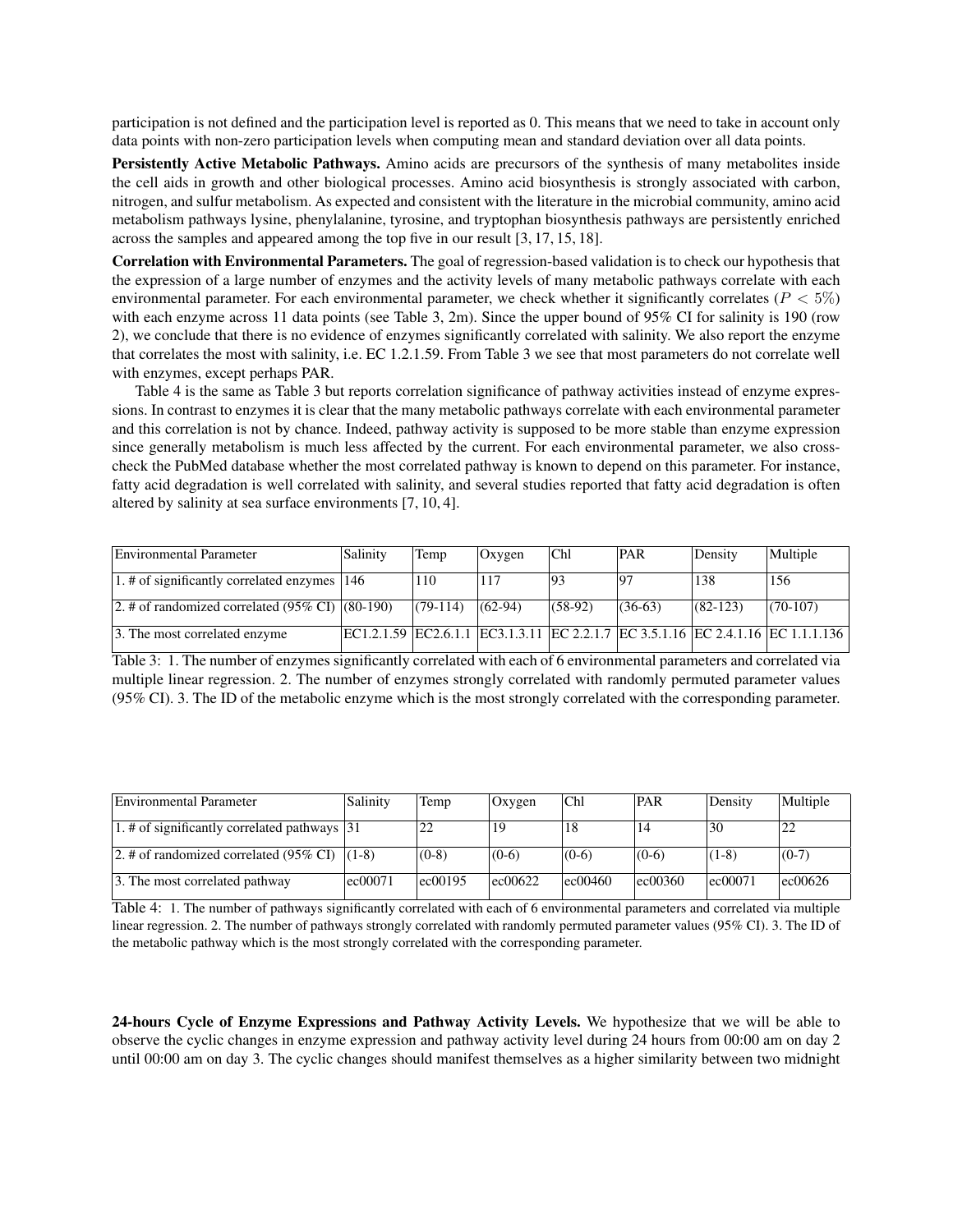data sample which are 24h apart than the similarity between two data samples that are 12h apart. We measure similarity between two data points by the correlation between all enzyme expressions and all pathway activity levels estimated for these two data points. Our correlation analysis confirms that enzymes and pathways activity agree with the 24-hour cycle (see Fig.1). We conclude, correlations between enzymes expression are less than pathways activity level.Also correlations between night and day (12h) and day and night are less than correlation between same time points at nights (24h).



Fig. 2: (E2) correlation between enzyme expressions for 3 samples at 2m-depth: midnight (00:00) of day 2 and day 3 and noon (12:00) of day 2. (P2) correlation between pathway activity levels for 3 samples at 2m-depth: midnight (00:00) of day 2 and day 3 and noon (12:00) of day 2. (E18)correlation between enzyme expressions for 3 samples at 18m-depth: midnight (00:00) of day 2 and day 3 and noon (12:00) of day 2. (P18)correlation between pathway activity levels for 3 samples at 18m-depth: midnight (00:00) of day 2 and day 3 and noon (12:00) of day 2.

## 5 Discussion

This paper proposes a maximum likelihood model for the estimation of metabolic pathway activity in the microbial community using the KEGG pathway database. Specifically, the proposed model uses an advanced EM-based pipeline to estimate enzyme expression, enzyme participation levels in pathways, and metabolic pathway activity from metatranscriptomic data. The proposed metabolic pathway analysis was applied to the metatranscriptomic data of 26 samples collected with different environmental parameters. The key findings of the study are as follows:

- The participation levels of enzymes in pathways do not significantly vary across the data samples.
- Amino acid metabolism pathways activity such as lysine, phenylalanine, tyrosine, and tryptophan biosynthesis pathways consistently active across all the microbial community samples.
- The enzyme expression and metabolic pathway activities were validated using regression with each environmental parameter: salinity, temperature, oxygen, chlorophyll, and PAR. In contrast to enzyme expressions, pathway activity levels significantly correlate with environmental parameters, e.g. 31 out of 61 metabolic pathways significantly correlate with salinity.
- Enzyme expressions and pathway activity levels agree with the 24-hour cycle.